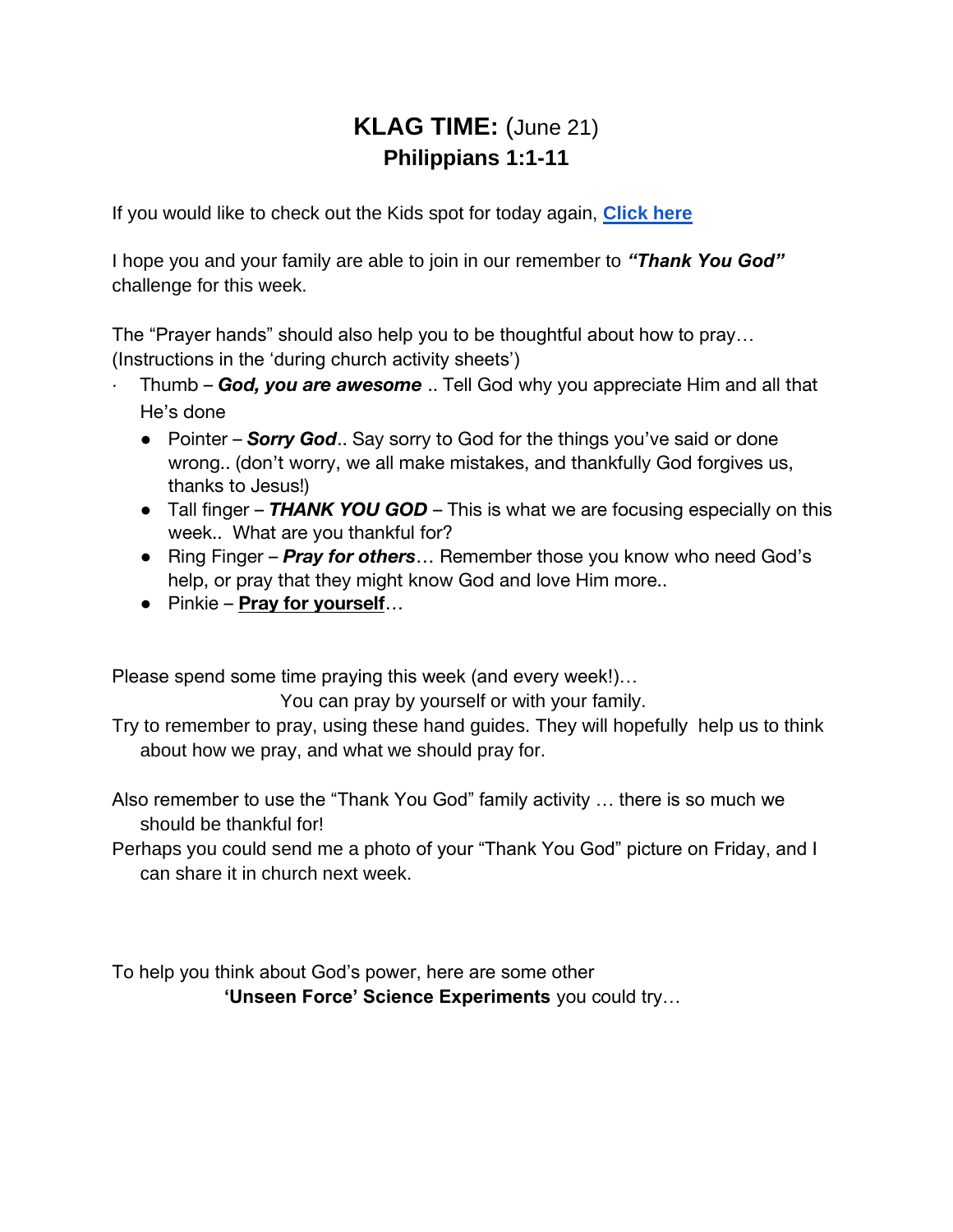## **STATIC ELECTRICITY:**

Blow up a balloon.

- Rub the balloon on your clothes (a wooly jumper works really well) or even on your hair…
- See if you can get the balloon to stick to a wall… or to bend a stream of water… or to pick up small pieces of paper (tissue paper works really well).. Can you make a pencil spin?
- You can also try passing it over the top of your hair, to see if you can make your hair stand on end! (works really well if you have fine, long hair)

Check out these links to see some suggestions:

[Bending water](https://www.youtube.com/watch?v=owla5xPR268)

[Spinning pencil](https://www.youtube.com/watch?v=7vibwnXvNww)

[Paper pick up](https://www.youtube.com/watch?v=jLRqUphpvMc) 

[Balloon sticking to a wall](https://www.youtube.com/watch?v=5TAIUCYMlIQ&t=58s)

[Other random ones to try](https://www.youtube.com/watch?v=ViZNgU-Yt-Y&t=61s)

## **AIR POWER:**

Using the power of moving air to make a car move across the room….

## [Balloon powered car](https://www.youtube.com/watch?v=v6Rsf89wnB4)

Use a straw, a balloon and a lego or duplo vehicle… tape them together, blow up the balloon and see the car move! Does it make a difference how much you blow up the balloon? Does it make a difference if you use 2 straws? Or 3? You could have races… Who can make the fastest?

If you are feeling adventurous, and you have the things you need, you could try making the more advanced [balloon powered hovercraft](https://www.youtube.com/watch?v=qbAuaN8wIvA) (it's way cool, and does work!)